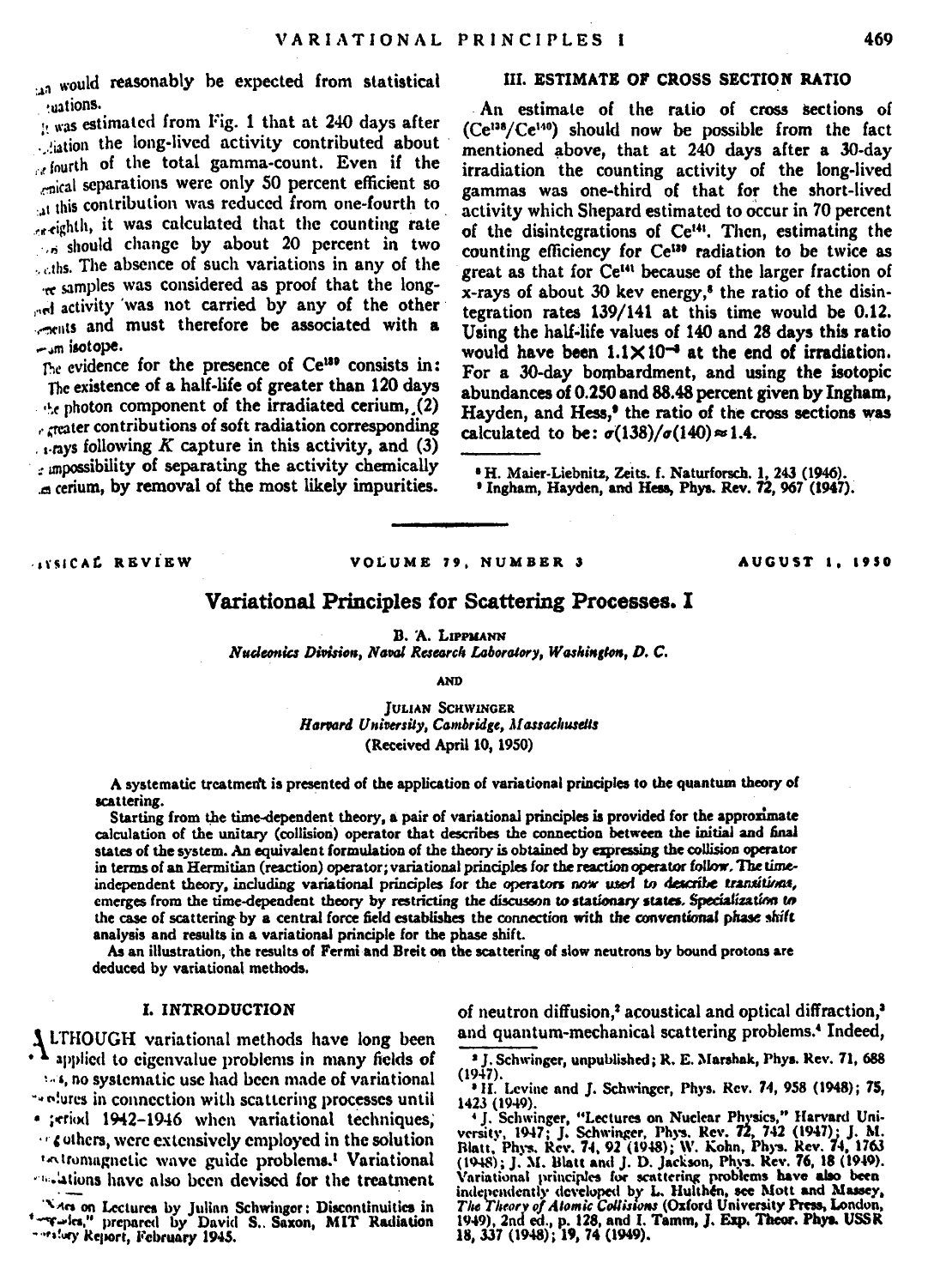such methods are applicable in any branch of physics where the fundamental equations can be derived from an extremum principle.

It is the purpose of this paper to describe the quantum mechanical time-dependent scattering theory and its variational reformulation. As a simple illustration of these methods, we consider the scattering of slow neutrons by protons bound in a molecule. This was first discussed by Fermi<sup>6</sup> in terms of an equivalent potential used in conjunction with the Born approximation. A more exact integral equation treatment was given by Breit,<sup>6</sup> with quite small ensuing corrections<sup>7</sup> to Fermi's theory. We shall show that the results of Fermi and Breit are easily derived from a variational treatment. Although one could consider, without difficulty, the scattering by any number of nuclei, the discussion will be restricted to the spin-dependent scattering by a single proton in an otherwise inert molecule of arbitrary mass. An extension to two protons, and in particular to the hydrogen molecule, is contained in an accompanying paper by one of us. Also included is an estimate of the error in the para-hydrogen scattering cross section calculated by Fermi's method.

## II. TIME-DEPENDENT SCATTERING THEORY

We are concerned with the development in time of a system consisting of two interacting parts, which are such that the interaction energy approaches zero as the two parts are separated spatially. Correspondingly, the Hamiltonian is decomposed into the unperturbed Hamiltonian H<sub>o</sub>. describing the two independent parts. and  $H_1$ , the energy of interaction. Since the problem is to describe the effect of  $H_1$ , it is convenient to remove the time dependence associated with  $H_0$  from the Schrodinger equation

$$
i\hbar \left[\partial \Psi'(t)/\partial t\right] = (H_0 + H_1)\Psi'(t). \tag{1.1}
$$

This is accomplished by the chitary transformation

$$
e'(t) = \exp(-iH_0t/\hbar)\Psi(t) \tag{1.2}
$$

which vields

$$
i\hbar[\partial\Psi(t)/\partial t] = H_1(t)\Psi(t),
$$
  
\n
$$
H_1(t) = \exp(iH_2/\hbar)H_1 \exp(-iH_2/\hbar).
$$
 (1.3)

The initially non-interacting parts of the system are characterized by the state vector  $\Psi(-\infty)$ . On following the course of the interaction and the eventual separation of the two parts, we are led to the state vector  $\Psi(+\infty)$ , representing the final state of the system. This description can be made independent of the particular initial state by regarding the time development as the unfolding of a unitary transformation:

$$
\Psi(t) = U_{+}(t)\Psi(-\infty), \quad U_{+}^{+}(t)U_{+}(t) = 1. \tag{1.4}
$$

In particular.

$$
\Psi(\infty) = S\Psi(-\infty), \quad S = U_{+}(\infty) \qquad (1)
$$

defines the collision operator, which generates the fr. state of the system from an arbitrary initial state 7. operator  $U_n(t)$  is to be obtained as the solution of a differential equation

$$
i\hbar[\partial U_{+}(t)/\partial t] = H_{1}(t)U_{+}(t) \qquad (1)
$$

subject to the boundary condition

It is also useful to introduce a unitary operator  $U$ which generates the state vector  $\Psi(t)$  from the  $t$ . state  $\bar{\Psi}(\infty)$ .

$$
V(t) = U_-(t)\Psi(\infty) = U_-(t)S\Psi(-\infty).
$$
 (1)

Since the two operators are related by

$$
U_{+}(t) = U_{-}(t)S \qquad (1)
$$

the operator  $U_-(t)$  is evidently the solution of  $\omega$ equations

$$
i\hbar [\partial U_{-}(t)/\partial t] = H_{1}(t)U_{-}(t), \quad U_{-}(\infty) = 1. \quad (1)
$$

Furthermore.

$$
U_{-}(-\infty) = S^{-1} \qquad \qquad (1)
$$

which is the operator generating the initial state ve: from the final state vector.

The differential equation for  $U_{+}(t)$  can be replaced by the integral equation

$$
U_{+}(t) = 1 - (i/h) \int_{-\infty}^{t} H_{1}(t') U_{+}(t') dt'
$$
\n
$$
= 1 - (i/h) \int_{-\infty}^{\infty} \eta(t - t') H_{1}(t') U_{+}(t') dt'
$$
\n(11)

which incorporates the boundary condition (1.7). Ik

$$
\eta(l-l')=1; \quad l>l'.
$$
  
=0; \quad l

Similarly,  $U_{-}(t)$  obeys the integral equation

$$
U_{-}(t) = 1 + (i/h) \int_{t}^{\infty} H_{1}(t') U_{-}(t') dt'
$$
  
= 1 + (ih/ ) \int\_{-\infty}^{\infty} dt' H\_{1}(t') U\_{-}(t') \eta(t'-t).

By considering the limit as  $l \rightarrow \infty$  in (1.12) and  $l$  $in (1.14)$ , we obtain

$$
S = 1 - (i/h) \int_{-\infty}^{\infty} H_1(t) U_+(t) dt \qquad (1)
$$

<sup>&</sup>quot;E. Fermi, Ricerca Scient. VII-II, 13 (1936).<br>\* G. Breit, Phys. Rev. 71, 215 (1947).<br>\* G. Breit, Phys. Rev. 71, 215 (1947). Rev. 71, 232 (1947); Breit,<br>Ziisel, and Darling, Phys. Rev. 72, 576 (1947).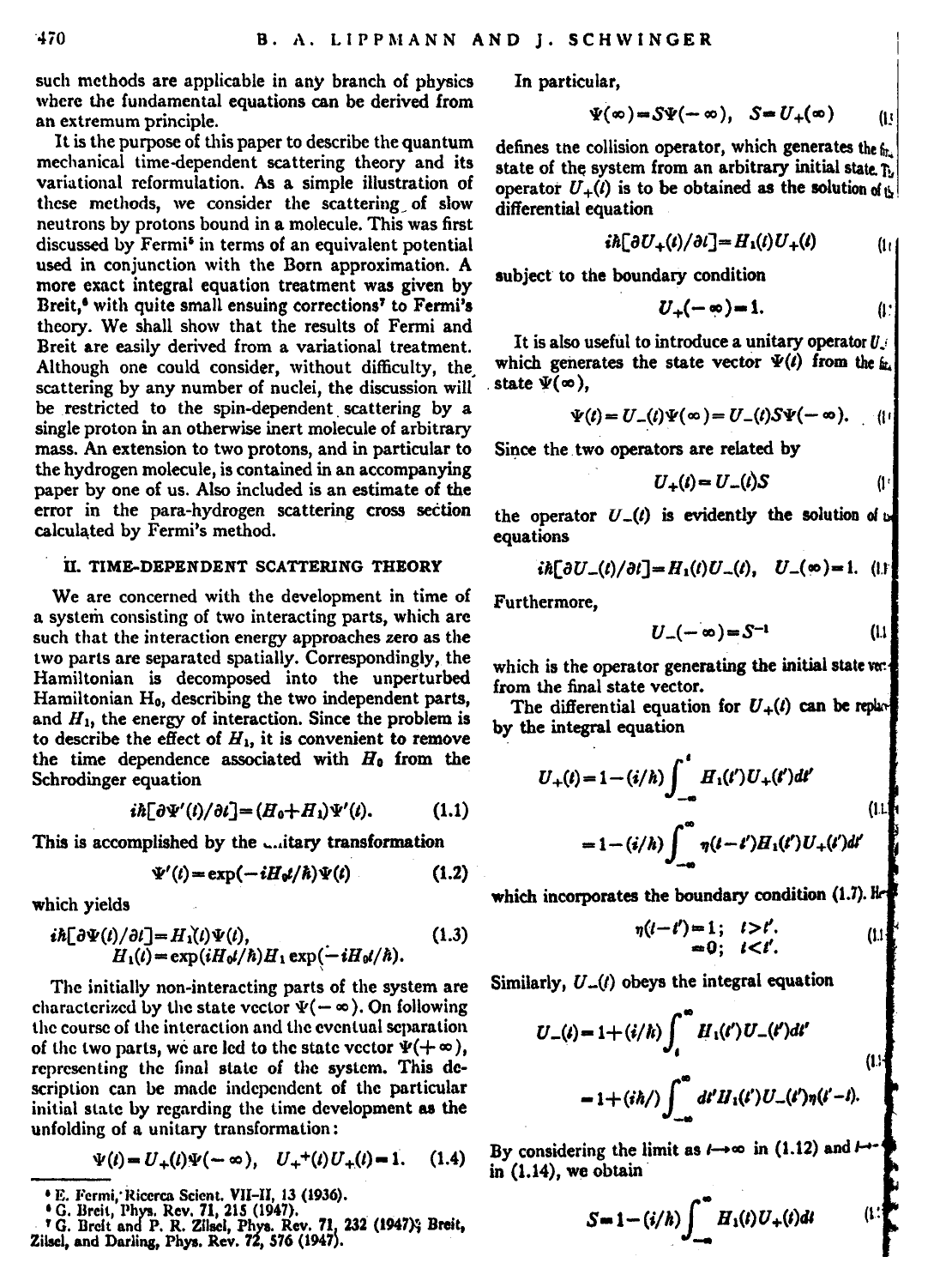$$
S^{-1} = 1 + (i/h) \int_{-\infty}^{\infty} H_1(t) U_-(t) dt \qquad (1.16)
$$

A are, of course, connected by (1.9).

the differential and integral equations charac- $\frac{1}{2}$  and  $U(x)$  will now be replaced by equivavariational principles from which the fundamental stions are obtained as conditions expressing the nary property of a suitable expression. Further $n$ , the stationary value of this quantity is just  $S$ , the son operator. Hence the variational formulation re problem also yields a practical means of apmate calculation, since errors in the construction will be minimized by employing a stationary ex-

Be first consider

ŧ

ı.

ī.

$$
\mathbf{S}'\mathbf{z} \, \mathbf{I}' \, \mathbf{z} \, (\infty) = \int_{-\infty}^{\infty} U_{-}^{+}(t) \left( \frac{\partial}{\partial t} + \frac{i}{h} H_{1}(t) \right) U_{+}(t) dt, \tag{1.17}
$$

is regarded as a function of the operator  $U_{\perp}(t)$ . at only to the restriction (1.7), and of the Herto conjugate of the arbitrary operator  $U_n(t)$ . The re induced in 'S' by small, independent, variations and  $U_{-}$  is

$$
\begin{split} \mathcal{S}'_{\infty}(1-U_{-}(\infty))^{+}\delta U_{+}(\infty) \\ &- \int_{-\infty}^{\infty} \delta U_{-}^{+}(t) \left(\frac{\partial}{\partial t} + \frac{i}{h} H_{1}(t)\right) U_{+}(t) dt \\ &+ \int_{-\infty}^{\infty} \left[ \left(\frac{\partial}{\partial t} + \frac{i}{h} H_{1}(t)\right) U_{-}(t) \right]^{+} \delta U_{+}(t) dt. \end{split} \tag{1.18}
$$

airement that 'S' be stationary with respect to no variations of  $U_+$  and  $U_-$  apart from the ation (1.7), thus leads to the differential equations (1.10) and the boundary condition (1.10) for It is also evident from (1.17) that the stationary  $x$  of 'S' is the collision operator S, according to  $\Lambda$  somewhat more symmetrical version of  $(1.17)$  is

$$
-\int_{-\infty}^{\infty} \left[\frac{1}{2}U_{-}^{+}(\rho) - U_{-}^{+}(-\infty)\right] \frac{1}{2} \frac{\partial U_{-}^{+}(t)}{\partial t} - \frac{1}{2} \frac{\partial U_{-}^{+}(t)}{\partial t} U_{+}(t) + \frac{i}{\hbar}U_{-}^{+}(\rho)H_{+}(t)U_{+}(t)\right]dt \quad (1.19)
$$

Geofio the restrictions

$$
U_{+}(-\infty) = U_{-}(\infty) = 1. \tag{1.20}
$$

taily verified that 'S' is stationary with respect to  $\cdots$ ns of  $U_+$  and  $U_-$  about the solutions of the "tial equations (1.6) and (1.10), subject to the +y conditions (1.20), and that the stationary 4 S is S.

A variational basis for the integral equations (1.12) and (1.14) is provided by the expression

$$
S = 1 - \frac{i}{\hbar} \int_{-\infty}^{\infty} [U_{-}^{+}(t)H_{1}(t) + H_{1}(t)U_{+}(t)]dt
$$
  
+  $\frac{i}{\hbar} \int_{-\infty}^{\infty} U_{-}^{+}(t)H_{1}(t)U_{+}(t)dt$   
+  $\left(\frac{i}{\hbar}\right)^{2} \int_{-\infty}^{\infty} \int_{-\infty}^{\infty} U_{-}^{+}(t)H_{1}(t)\eta(t-t')$   
 $\times H_{1}(t)U_{+}(t')dtdt'$ . (1.21)

Thus. ź

$$
SS = \frac{i}{\hbar} \int_{-\infty}^{\infty} dt \delta U_{-}^{+}(t) H_{1}(t) \left[ U_{+}(t) - 1 + \frac{i}{\hbar} \int_{-\infty}^{\infty} \eta(t - t') H_{1}(t') U_{+}(t') dt' \right] + \frac{i}{\hbar} \int_{-\infty}^{\infty} dt \left[ U_{-}(t) - 1 - \frac{i}{\hbar} \int_{-\infty}^{\infty} dt' H_{1}(t') + \chi U_{-}(t') \eta(t' - t) \right]^{+} H_{1}(t) \delta U_{+}(t), \quad (1.22)
$$

which is indeed zero if  $U_+$  and  $U_-$  satisfy their defining integral equations. It is also evident that the stationary value of 'S' is just the collision operator, in the form  $(1.15)$ .

This variational principle differs from (1.17), or  $(1.19)$ , in that no restrictions are imposed on  $U<sub>+</sub>$  and  $U_{-}$ , and that every integral contains the interaction operator  $H_1$ . The latter property implies that an adequate approximation to  $U_+$  and  $U_-$  is required only during the actual process of interaction. Furthermore, the second type of variational principle will yield more accurate results than the first if the same approximate operators  $U_+$  and  $U_-$  are employed. This is indicated by the results of inserting the simple but crude approximation

$$
U_{+}(t) = U_{-}(t) = 1 \tag{1.23}
$$

in (1.17) and (1.21). The former yields

$$
S \simeq 1 - (i/h) \int_{-\infty}^{\infty} H_1(t) dt \qquad (1.24)
$$

which is equivalent to the first Born approximation. while  $(1.21)$  gives

$$
S \approx 1 - (i/\hbar) \int_{-\infty}^{\infty} H_1(t) dt + (i/\hbar)^2 \int_{-\infty}^{\infty} \int_{-\infty}^{\infty} H_1(t)
$$
  
 
$$
\times \eta(t-t) H_1(t') dtdt' \quad (1.25)
$$

the second Born approximation.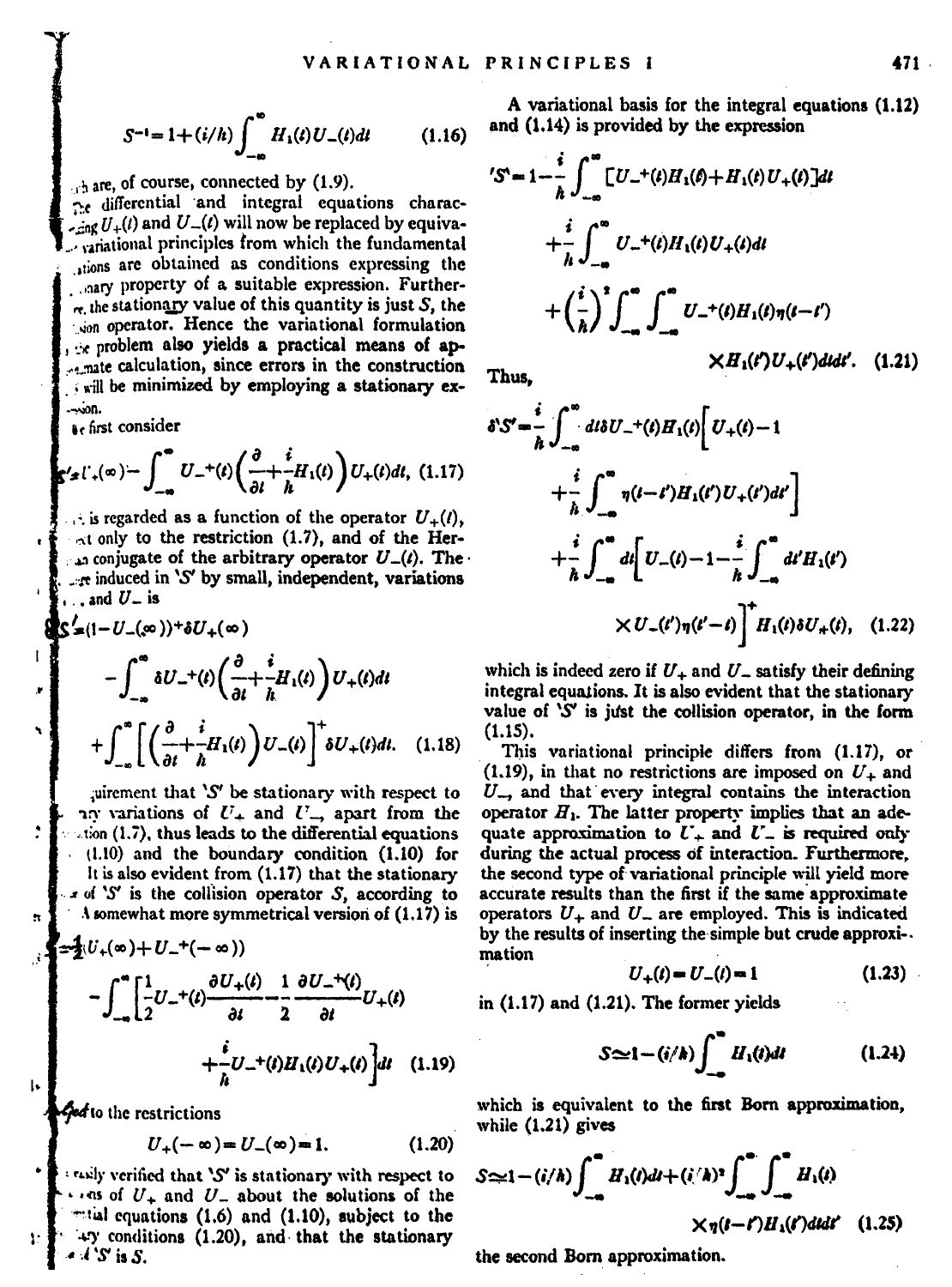These approximate expressions for S illustrate a disadvantage of the variational principles thus far discussed; the unitary property is not guaranteed for an inexact S. It follows from (1.24), for example, that

$$
S^+S \approx 1 + (1/h^2) \bigg( \int_{-\infty}^{\infty} H_1(t) dt \bigg)^2.
$$
 (1.26)

A version of the theory that meets this objection is obtained on replacing the unitary operators  $U<sub>+</sub>(t)$  and  $U$   $(B)$   $W$ 

$$
V(t) = U_{+}(t)2/(1+S) = U_{-}(t)2/(1+S^{-1}). \quad (1.27)
$$

Note that

$$
V(-\infty) = 2/(1+S); V(\infty) = 2/(1+S^{-1}) = 2S/(1+S), \qquad (1.28)
$$

whence

$$
\frac{1}{2}(V(\infty)+V(-\infty))=1
$$
 (1.29)

and

$$
V(\infty) = V^+(-\infty). \tag{1.30}
$$

The property (1.29) leads us to write

$$
V(\infty) = 1 - \frac{1}{2}iK; \quad V(-\infty) = 1 + \frac{1}{2}iK \qquad (1.31)
$$

while (1.30) supplies the information

$$
K^+ = K \tag{1.32}
$$

the so-called reaction operator  $K$  is Hermitian. On remarking that

$$
S = V(\infty)/V(-\infty) \tag{1.33}
$$

we obtain

$$
S = (1 - \frac{1}{2}iK)/(1 + \frac{1}{2}iK) \tag{1.34}
$$

which represents the unitary  $S$  in terms of the Hermitian  $K$ . We shall now construct a variational principle for  $K$  in which the Hermitian property is assured.

Consider the operator 'K', defined by

$$
K' = -\frac{i}{2} \int_{-\infty}^{\infty} \left( V^+(\iota) \frac{\partial V(\iota)}{\partial t} - \frac{\partial V^+(\iota)}{\partial t} V(t) \right) dt
$$
  
+ 
$$
\frac{1}{\hbar} \int_{-\infty}^{\infty} V^+(\iota) H_1(\iota) V(\iota) dt
$$
  
+ 
$$
\frac{i}{2} \left[ (V(\infty) - V(-\infty)) - (V^+(\infty) - V^*(-\infty)) \right] (1.3)
$$

which is evidently Hermitian for arbitrary  $V(t)$ . The effect of a small variation in  $V(t)$  and  $V^+(t)$  is indicated bv

$$
\begin{split} &V_{\mathcal{K}}{}'=-\frac{1}{h}\int_{-\infty}^{\infty}\biggl[\delta V^+(t)\biggl(i\hbar\frac{\partial}{\partial t}-H_1(t)\biggr)V(t)\\ &+\biggl[\biggl(i\hbar\frac{\partial}{\partial t}-H_1(t)\biggr)V(t)\biggl]^\ast\delta V(t)\biggr]dt\\ &-\frac{j}{2}\biggl[(V^+(x)-V^+(-x))\delta\biggl(\frac{V(x)+V(-x)}{2}\biggr)\\ &+\biggl(\frac{V^+(x)+V^+(-x)}{2}-1\biggr)\delta(V(x)-V(-x))\\ &-\delta\biggl(\frac{V^+(x)+V^+(-x)}{2}\biggr)(V(x)-V(-x))\\ &\times\biggl(\frac{V(x)+V(-x)}{2}-1\biggr)\biggr]\quad\oplus\end{split}
$$

If, therefore,  $V(t)$  is restricted by the mixed boun. condition  $(1.29)$ . 'K' is stationary with respectively variations about the solution of the differential equ

$$
\left(ih\frac{\partial}{\partial t} - H_1(t)\right)V(t) = 0 \qquad \qquad (1)
$$

and the stationary value of ' $K'$  equals  $K$ , accordi-.  $(1.31)$  and  $(1.32)$ .

The integral equation satisfied by  $V(t)$  can be structed from that obeyed by  $U_{+}(t)$ , or directly is following manner. On integrating the differential r. tion  $(1.37)$  from  $-\infty$  to *t*, and from  $\infty$  to *t*, wed.

$$
V(t) = V(-\infty) - \frac{i}{\hbar} \int_{-\infty}^{t} H_1(t') V(t') dt',
$$
  

$$
V(t) = V(\infty) + \frac{i}{\hbar} \int_{t}^{\infty} H_1(t') V(t') dt'
$$

The addition of these equations yields, in consequ of the boundary condition (1.29),

$$
V(t) = 1 - \frac{i}{2h} \int_{-\infty}^{\infty} e(t - t') H_1(t') V(t') dt'
$$

where

$$
\epsilon(t-t') = 1; \qquad t > t'.
$$

$$
= -1; \quad t < t'.
$$

Conversely, the differential equation and boundary dition obeyed by  $V(t)$  can be deduced from the  $e$ . equation. Note also that

$$
K = i(V(\infty) - V(-\infty)) = \frac{1}{h} \int_{-\infty}^{\infty} H_1(t) V(t) dt.
$$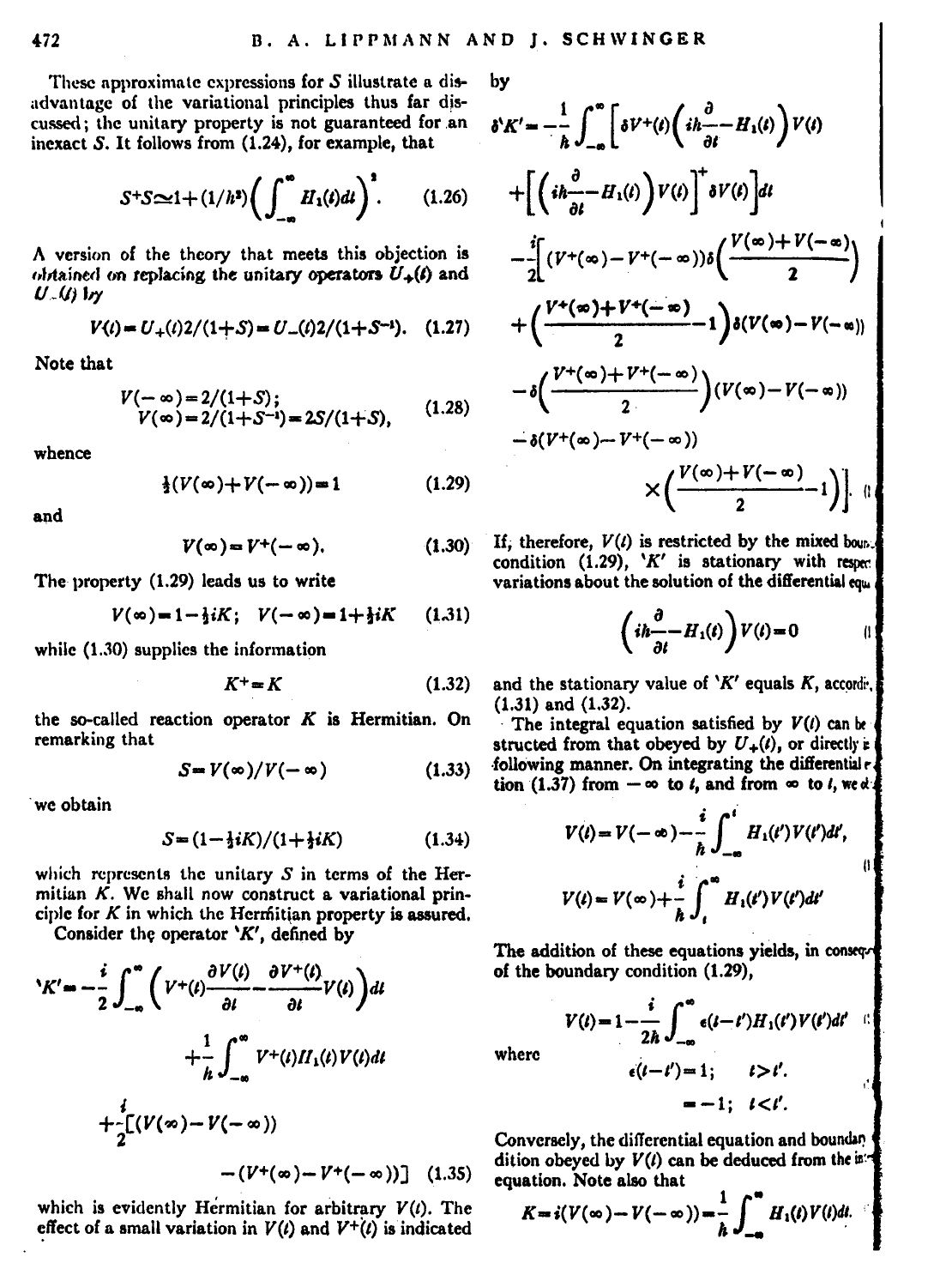variational principal formulation of this integral vion is provided by the expression

$$
R^d \sum_{i=1}^n \int_{-\infty}^{\infty} (H_1(t) V(t) + V^+(t) H_1(t)) dt
$$
  
\n
$$
- \frac{1}{h} \int_{-\infty}^{\infty} V^+(t) H_1(t) V(t) dt
$$
  
\n
$$
- \frac{i}{2h^2} \int_{-\infty}^{\infty} \int_{-\infty}^{\infty} V^+(t) H_1(t) t(t-t') H_1(t')
$$
  
\n
$$
\times V(t') dt dt' \quad (1.42)
$$

 $...$  is obviously Hermitian for arbitrary  $V(t)$ . Now

$$
\begin{aligned}\n\mathbf{X}^{\mathbf{e}_{\mathbf{a}}} &= \frac{1}{h} \int_{-\infty}^{\infty} \delta V^+(t) H_1(t) \left[ V(t) - 1 \right. \\
& \left. + \frac{i}{2h} \int_{-\infty}^{\infty} \mathbf{e}(t - t') H_1(t') V(t') dt' \right] dt \\
&= \frac{1}{h} \int_{-\infty}^{\infty} \left[ V(t) - 1 + \frac{i}{2h} \int_{-\infty}^{\infty} \mathbf{e}(t - t') H_1(t') \right. \\
&\quad \times V(t') dt' \left. \right] + H_1(t) \delta V(t) dt \quad (1.43)\n\end{aligned}
$$

 $\Delta$  is indeed zero if  $V(t)$  satisfies the integral equation  $\sim$  Furthermore, the stationary value of  $'K'$  is just ... the correct reactor operator.

exabstract theory thus far developed can be made  $\ddot{\phantom{a}}$  $\sim$  explicit by introducing eigenfunctions,  $\Phi_{\alpha}$ , for the ated parts of the system, which will describe the i and final states. Thus, since  $S\Phi_4$  is the final state ł.  $\epsilon$  energies from the initial state  $\Phi_{\bf a}$ , the probability ċ the system will be found eventually in the parλr. u state  $\Phi_b$ , is

$$
W_{ba} = |(\Phi_b, S\Phi_a)|^2 = |S_{ba}|^2. \tag{1.44}
$$

. sightly more convenient to deal with the operator  $\mathbf{u}$ 

$$
T = S - 1, \tag{1.45}
$$

a generates the change in the state vector produced ar interaction process. The unitary property of S in that

$$
T^+T = -(T+T^+)
$$
 (1.46)

the probability that the system will be found in a đ alar final state differing from the initial one is

$$
b \neq a; \quad W_{ba} = |T_{ba}|^2. \tag{1.47}
$$

. according to (1.15),

$$
\sum_{i=1}^{n} \mathbf{q} = -(i/h) \int_{-\infty}^{\infty} dt(\Phi_h H_1(t) U_+(\ell) \Phi_u),
$$
  
\n
$$
= -(i/h) \int_{-\infty}^{\infty} dt(\Phi_h \exp(iH_0/\ell)) H_1
$$
  
\n
$$
\times \exp(-iH_0/\ell) U_+(\ell) \Phi_u). \quad (1.48)
$$

It should be noted that  $\Phi_b$  cannot be an exact eigenfunction of  $H_0$ , since a superposition of momentum states (wave packet) is required to produce the spatial localizability involved in the definite separation of the two parts of the system. An equivalent description is obtained, however, by introducing eigenfunctions of  $H_0$ .

$$
H_0\Phi_b = E_b\Phi_b \tag{1.49}
$$

and simulating the cessation of interaction, arising from the separation of the component parts of the system. by an adiabatic decrease in the interaction strength as  $\rightarrow \pm \infty$ . The latter can be represented by the factor  $\exp(-\epsilon |t|/\hbar)$  where  $\epsilon$  is arbitrarily small. Accordingly,  $(1.48)$  becomes

$$
T_{ba} = -(i/\hbar)(\Phi_b, H_1\Psi_a^{(+)}(E_b))
$$

$$
F_a^{(+)}(E) = \int_{-\infty}^{\infty} dt \exp(i(E - H_0)t/\hbar)
$$
  
 
$$
\times \exp(-\epsilon|\ell|/\hbar)U_{+}(t)\Phi_a. \quad (1.51)
$$

Formula (1.16) for  $S^{-1}-1 = T^+$  leads, in a similar way, to

$$
(T^+)_{ba} = (i/\hbar)(\Phi_b, H_1 \Psi_a^{(-)}(E_b)) \qquad (1.52)
$$

or equivalently.

$$
T_{ab} = -(i/\hbar)(\Psi_a^{(-)}(E_b), H_1\Phi_b)
$$
 (1.53)

in which

where

$$
\Psi_{\mathbf{a}}^{(-)}(E) = \int_{-\infty}^{\infty} dt \exp(i(E - H_{\mathbf{0}})l/\hbar)
$$
  
 
$$
\times \exp(-\epsilon|I|/\hbar)U_{-}(l)\Phi_{\mathbf{a}}.
$$
 (1.54)

Determining equations for  $\Psi_e^{(+)}(E)$  and  $\Psi_e^{(-)}(E)$ can be obtained from (1.12) and (1.14), the integral equations for  $U_{\rightarrow}(t)$  and  $U_{\rightarrow}(t)$ . Thus

$$
\Psi_{a}^{(+)}(E) = \int_{-\infty}^{\infty} dt \exp(i(E - E_{a})t/\hbar) \exp(-\epsilon |t|/\hbar) \Phi_{a}
$$

$$
-(i/\hbar) \int_{0}^{\infty} dr \exp(i(E - H_{a})\tau/\hbar)
$$

$$
\times \exp(-\epsilon \tau/\hbar) H_{1}\Psi_{a}^{(+)}(E) \quad (1.55)
$$

and

$$
V_{\mathbf{a}}(-\lambda(E) - \int_{-\mathbf{a}}^{\infty} dt \exp(i(E - E_{\mathbf{a}})/\hbar) \exp(-\mathbf{a}|t|/\hbar)\Phi_{\mathbf{a}}
$$
  
+  $(i/\hbar) \int_{\mathbf{a}}^{\infty} dr \exp(-i(E - H_{\mathbf{a}})\tau/\hbar)$   
  $\times \exp(-\mathbf{a}\tau/\hbar)H_1\Psi_{\mathbf{a}}(\mathbf{a}^{(-)}/E), \quad (1.56)$ 

 $(1.50)$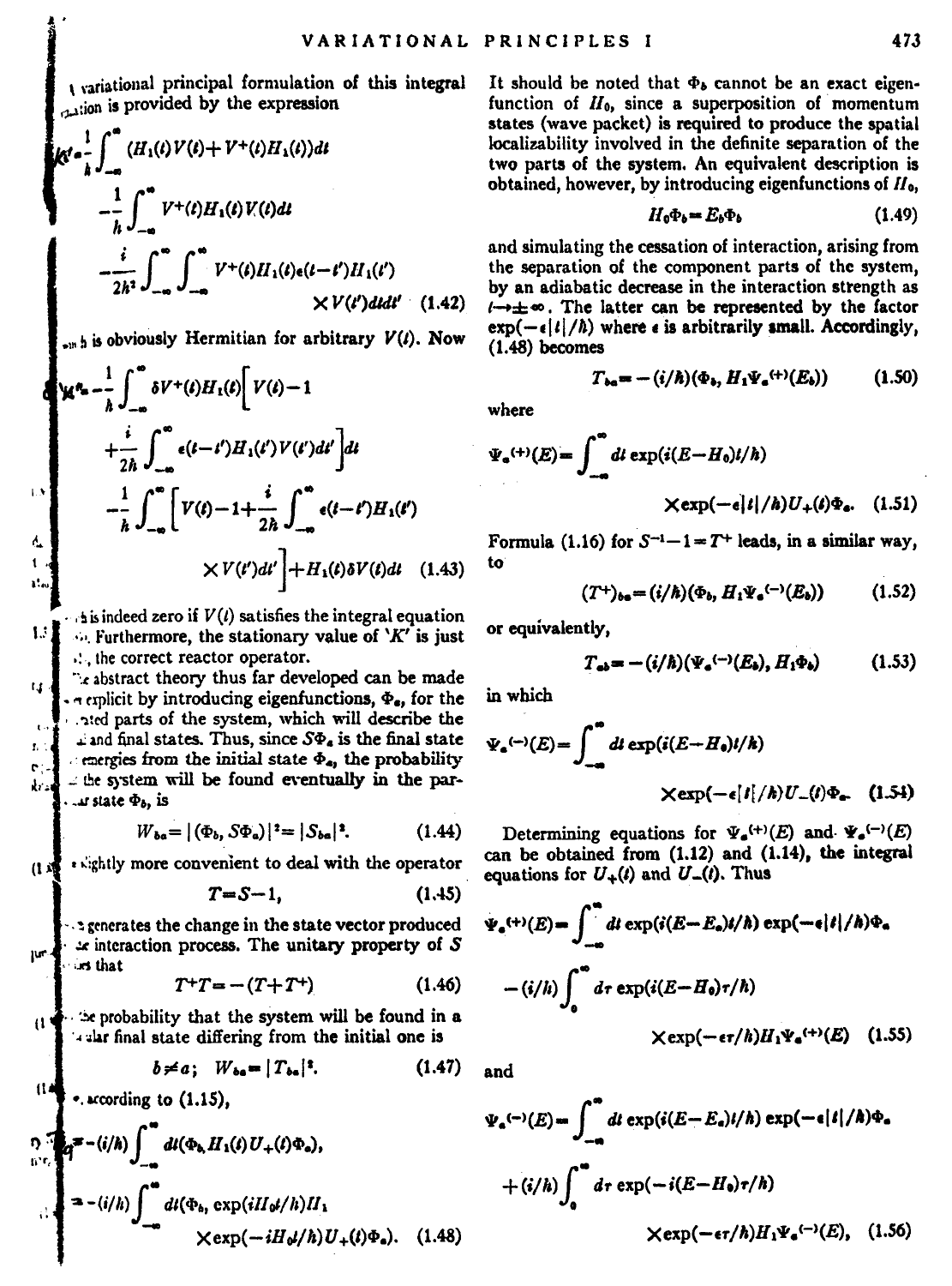$$
\begin{split} &= \frac{i}{h} \int_0^\infty d\tau \, \exp(\pm i(E - H_0)\tau/h) \, \exp(-\epsilon \tau/h) \\ &= \frac{1}{E \pm i\epsilon - H_0} - \frac{E - H_0}{(E - H_0)^3 + \epsilon^3} \frac{\epsilon}{(E - H_0)^3 + \epsilon^4} \\ &= P \frac{1}{E - H_0} \mp i \tau \delta(E - H_0). \quad (1.5) \end{split}
$$

The last expression is a symbolic statement of the following integral properties possessed by the real and imaginary parts of  $(1.57)$  in the limit as  $\epsilon \rightarrow 0$ .

$$
\lim_{x \to 0} \int_{-\infty}^{\infty} \frac{x}{x^2 + e^f}(x) dx = P \int_{-\infty}^{\infty} \frac{f(x)}{x} dx,
$$
\n
$$
\lim_{x \to 0} \frac{1}{\pi} \int_{-\infty}^{\infty} \frac{e}{x^2 + e^f}(x) dx = f(0),
$$
\n(1.58)

where  $P$  denotes the principal part of the integral and  $f(x)$  is an arbitrary function. Therefore

$$
\Psi_{\mathbf{e}}^{(\pm)}(E) = 2\pi\hbar\delta(E - E_{\mathbf{e}})\Phi_{\mathbf{e}}
$$
  
+ 
$$
\frac{1}{E \pm i\mathbf{e} - H_{\mathbf{e}}}H_1\Psi_{\mathbf{e}}^{(\pm)}(E) \quad (1.59)
$$
  
and on writing

$$
\Psi_a^{(\pm)}(E) = 2\pi\hbar\delta(E - E_a)\Psi_a^{(\pm)}\tag{1.60}
$$

we obtain

$$
\Psi_{a}^{(\pm)} = \Phi_{a} + \frac{1}{E_{a} \pm i\epsilon - H_{0}} H_{1} \Psi_{a}^{(\pm)}.
$$
 (1.61)

These equations provide a time-independent formulation of the scattering problem, in which the small positive or negative imaginary addition to the energy serves to select, automatically, outgoing or incoming scattered waves.

A matrix element of the operator  $T$  can now be expressed as

$$
T_{ba} = -2\pi i \delta (E_a - E_b) T_{ba} \tag{1.62}
$$

$$
T_{ba} = (\Phi_b, H_i \Psi_a^{(+)}) = (\Psi_b^{(-)}, H_i \Phi_a) \qquad (1.63)
$$

are equivalent forms for an element of the association matrix T, which is defined only for states of equal energy. The resulting formula for the transition probability.

$$
W_{ba} = 4\pi^2 [\delta(E_a - E_b)]^2 |T_{ba}|^2 \qquad (1.64)
$$

is to be interpreted by replacing one factor,  $\delta(E_a - E_b)$ , by its defining time integral

$$
\delta(E_a - E_b) = \frac{1}{2\pi h} \int_{-\infty}^{\infty} \exp(i/(E_a - E_b)/h)
$$
  
 
$$
\times \exp(-\epsilon |i|/h)dt; \longrightarrow 0 \quad (1.65)
$$

in which  $E_a - E_b$  must be placed equal to zero in of the second delta-function factor. The expression it obtained

$$
W_{ba} = \frac{2\pi}{h} \delta(E_a - E_b) |T_{ba}|^2 \int_{-\infty}^{\infty} dt, \qquad (1,
$$

evidently describes the fact that transitions occur. between states of equal energy for the separated sysand with an intensity proportional to the total time effective interaction. In the idealized limit  $-4$ . latter is infinitely large. However, we infer from a. that the rate at which the transition probability creases is

$$
w_{ba} = (2\pi/\hbar)\delta(E_a - E_b) |T_{ba}|^2.
$$
 (1)

A somewhat more satisfactory derivation of result follows from the evaluation of

٠

$$
v_{ba} = \frac{\partial}{\partial t} |(\Phi_b, U_+(t)\Phi_a)|^2 \qquad (t \cdot
$$

which expresses the increase, per unit time of probability that the system, known to be initial the state  $a$ , will be found at time  $t$  in the state  $h \lambda$ 

$$
\begin{aligned}\n\mathbf{w}_{\mathbf{b}\mathbf{a}} &= \frac{i}{h} \langle H_1(t)U_+(\mathbf{i})\Phi_{\mathbf{a}}, \Phi_{\mathbf{b}} \rangle \\
&\quad \times (\Phi_{\mathbf{b}}, U_+(\mathbf{i})\Phi_{\mathbf{a}}) + \text{complex conjugate} \\
&= \frac{1}{h^3} \int_{-\infty}^{\mathbf{i}} d\ell' \exp(i/ (E_{\mathbf{a}} - H_0)/\hbar) U_+(\mathbf{i})\Phi_{\mathbf{a}}, H_1\Phi_{\mathbf{a}} \\
&\quad \times (\Phi_{\mathbf{b}}, H_1 \exp(i/(E_{\mathbf{a}} - H_0)/\hbar)) \\
&\quad \times U_+(\mathbf{i})\Phi_{\mathbf{a}}) + \text{c.c.} \end{aligned}
$$

in which we have employed (1.12), and assumed  $b \neq a$ . This can be simplified by noting that (1.5).  $(1.60)$ .

$$
\int_{-\infty}^{\infty} dt \exp(i(E - H_0)t/\hbar) \exp(-\epsilon |t|/\hbar) U_{+}(t)\Phi_{+}
$$
  
=  $2\pi\hbar\delta(E - E_{\alpha})\Psi_{+}^{(+)}$ 

imply that

$$
\exp(-iH_0t/\hbar)U_+(t)\Phi_a=\exp(-iE_a t/\hbar)\Psi_a^{(+)}
$$

which is just the state vector, in the Schrödinger\* sentation, of our idealized stationary state. Hear

$$
\begin{aligned} w_{ba} &= \frac{1}{h^2} |\operatorname{Tr}_a|^2 \int_{-\pi}^t \exp(i(E_a - E_b)(t - t')/h) dt' + c\pi. \\ &= \frac{2\pi}{h} |\operatorname{Tr}_a|^2 \delta(E_a - E_b). \end{aligned}
$$

A simple expression for the total rate of tafrom the initial state follows from the general if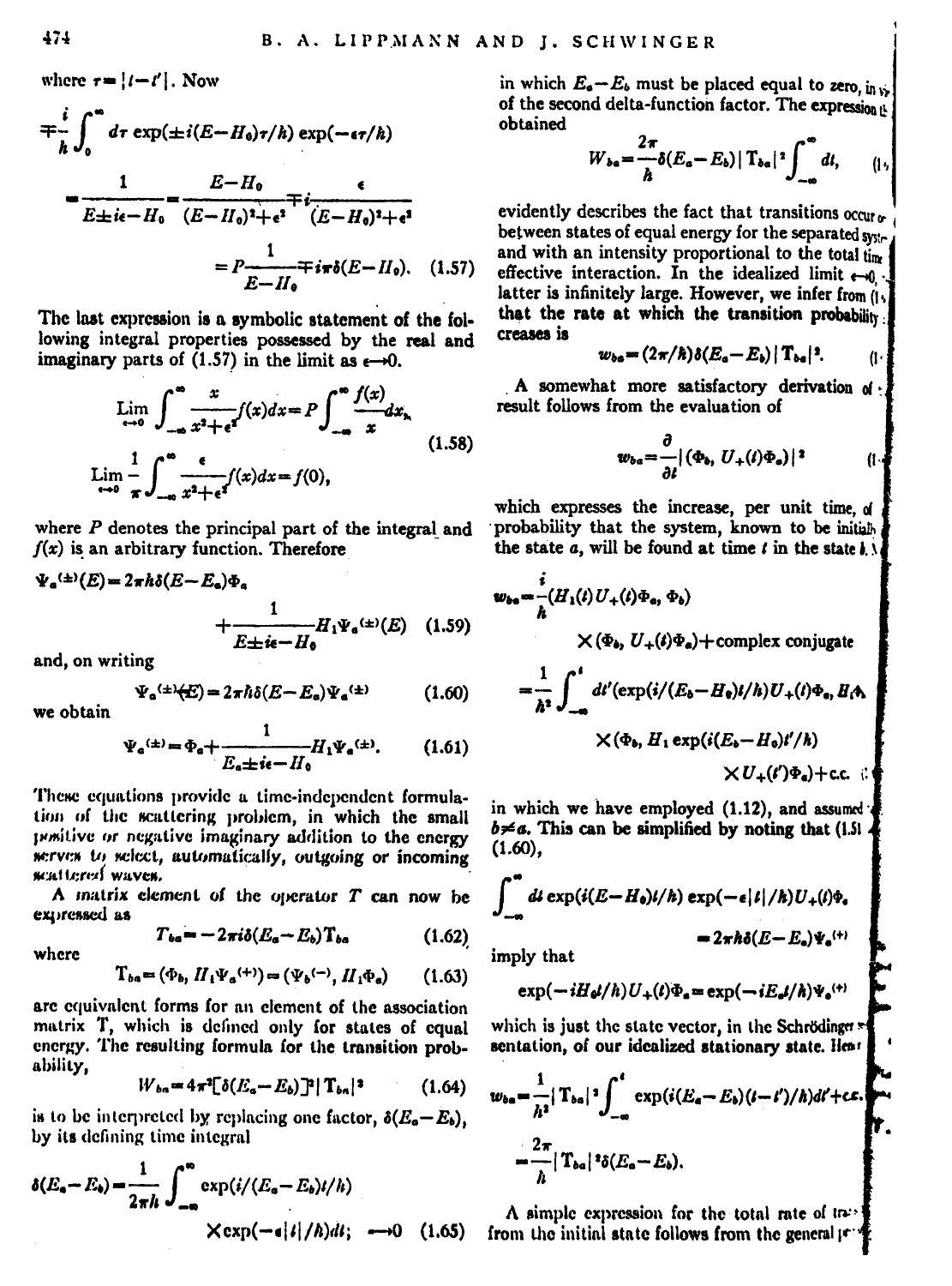$\lambda$  operator T contained in (1.46). On writing a  $\frac{1}{100}$  of the set of this operator relation and substituting ... we obtain

$$
\mathbf{F}_{\bullet}^{\mathbf{X}_{\bullet}^{\mathbf{X}}},\delta(E_{a}-E_{b})\mathbf{T}_{ba}^{*}\delta(E_{b}-E_{c})\mathbf{T}_{ba}
$$
  
=  $2\pi i\delta(E_{a}-E_{c})(\mathbf{T}_{ac}-\mathbf{T}_{ca}^{*}).$  (1.73)

 $\epsilon_{\alpha}$  factor  $\delta(E_a - E_c)$  can be canceled and (1.73) then for the special situation,  $c = a$ ,

$$
4\pi^2\sum_b \delta(E_a-E_b) |T_{ba}|^2 = -4\pi Im(T_{aa}) \quad (1.74)
$$

$$
\sum_{b} w_{ba} = -(2/\hbar) Im(\mathbf{T}_{aa}). \qquad (1.75)
$$

. At side of this formula is not exactly the total rate  $\cdot$  is included in ...mmation. However, a single state makes no consion to such a summation; a group of states is  $\ldots$  d. A relation of the type  $(75)$  is characteristic save theory, in which the reduction in intensity of ... w wave passing through a scattering medium is ated for by destructiv interference between the wave and the secondary waves scattered in the - son of propagation.

contained formulation of Eq. (1.61) by means of ...onary expression for T<sub>be</sub> can be obtained from the would principle (1.21). A matrix element of this sator countion reads

$$
\begin{split} \mathbf{z}'_{\mathbf{A}} &= -\frac{\mathrm{i}}{\hbar} \int_{-\infty}^{\infty} df\Big(\exp\big(i(E_{n}-H_{0})\mu/\hbar\big)U_{-}(\mu)\Phi_{n}\,H_{1}\Phi_{n}\big) \\ &+ \big(\Phi_{1},H_{1}\exp\big(i(E_{n}-H_{0})\mu/\hbar\big)U_{+}(\mu)\Phi_{n}\big)\Big] \\ &+ \frac{\mathrm{i}}{\hbar} \int_{-\infty}^{\infty} dt\big(\exp\big(-iH_{0}\mu/\hbar\big)U_{-}(\mu)\Phi_{n}\big) \\ &\times H_{1}\exp\big(-iH_{0}\mu/\hbar\big)U_{+}(\mu)\Phi_{n}\big) \\ &+ \big(\frac{\mathrm{i}}{\hbar}\big)^{2} \int_{-\infty}^{\infty} df\big(\frac{\mathrm{i}}{\hbar}d\mu'\Big(\exp\big(-iH_{0}\mu/\hbar\big)U_{-}(\mu)\Phi_{n}\big) \\ &\times H_{1}\exp\big(-iH_{0}(\mu-\mu')/\hbar\big) \\ &\times H_{2}\exp\big(-iH_{0}(\mu-\mu')/\hbar\big) \\ &\times H_{1}\exp\big(-iH_{0}(\mu-\mu)/\hbar\big) \\ &\times H_{2}\exp\big(-iH_{0}(\mu-\mu)/\hbar\big) \\ &\times H_{3}\exp\big(-iH_{0}(\mu-\mu)/\hbar\big) \\ &\times H_{4}\exp\big(-iH_{0}(\mu-\mu)/\hbar\big) \\ &\times H_{5}\exp\big(-iH_{0}(\mu-\mu)/\hbar\big) \\ &\times H_{6}\exp\big(-iH_{0}(\mu-\mu)/\hbar\big) \\ &\times H_{6}\exp\big(-iH_{0}(\mu-\mu)/\hbar\big) \\ &\times H_{1}\exp\big(-iH_{0}(\mu-\mu)/\hbar\big) \\ &\times H_{2}\exp\big(-iH_{0}(\mu-\mu)/\hbar\big) \\ &\times H_{3}\exp\big(-iH_{0}(\mu-\mu)/\hbar\big) \\ &\times H_{4}\exp\big(-iH_{0}(\mu-\mu)/\hbar\big) \\ &\times H_{5}\exp\big(-iH_{0}(\mu-\mu)/\hbar\big) \\ &\times H_{6}\exp\big(-iH_{0}(\mu-\mu)/\hbar\big) \\ &
$$

the adiabatic reduction of  $H_1$  for large  $|I|$  i en indicated explicitly. We now restrict ourselves re class of stationary states, according to the ce tion.

$$
\exp(-iH_{\theta}/h)U_{\pm}(t)\Phi_{a} = \exp(-iE_{a}t/h)\Psi_{a}^{(\pm)}.
$$
 (1.77)

walt of performing the time integrations is exon! hv

$$
\begin{array}{l}\n\vdots \\
\downarrow \mathbf{K}_{\mathbf{A}}^{(-\mathbf{v},\mathbf{t}(-\mathbf{v})}, H_1\Phi_{\mathbf{v}}) + (\Phi_{\mathbf{v}}, H_1\Psi_{\mathbf{z}}^{(+\mathbf{v})}) \\
-(\Psi_{\mathbf{z}}^{(-\mathbf{v})}, H_1\Psi_{\mathbf{z}}^{(+\mathbf{v})}) \\
\downarrow \mathbf{K}_{\mathbf{z}}^{(-\mathbf{v})} + \left(\Psi_{\mathbf{z}}^{(-\mathbf{v})}, H_1 \frac{1}{E + \mathbf{z} - H_1} H_1 \Psi_{\mathbf{z}}^{(+\mathbf{v})}\right), \quad (1.78)\n\end{array}
$$

where  $E$  is the common energy of states  $a$  and  $k$ . We shall verify directly that (1.78) has the required properties. Thus

$$
\delta^{\mathsf{v}} \mathbf{T}_{\mathsf{ta}} = \left( \delta \Psi_{\mathsf{b}}^{(-)} , H_{1} \left( \Phi_{\mathsf{a}} + \frac{1}{E + i \mathsf{a} - H_{\mathsf{b}}} H_{1} \Psi_{\mathsf{a}}^{(+)} \right) - \Psi_{\mathsf{a}}^{(+)} \right) \bigg) + \left( \left( \Phi_{\mathsf{b}} + \frac{1}{E - i \mathsf{a} - H_{\mathsf{b}}} H_{1} \Psi_{\mathsf{b}}^{(-)} - \Psi_{\mathsf{b}}^{(-)} \right), H_{1} \delta \Psi_{\mathsf{a}}^{(+)} \right) \tag{1.79}
$$

which is indeed zero for variations about the solutions. of (1.61). Furthermore, it is a consequence of the latter equations that

$$
\begin{aligned} \left(\Psi_{b}^{(-)}, H_{1}\Psi_{a}^{(+)}\right) &= \left(\Psi_{b}^{(-)}, H_{1}\frac{1}{E + i\epsilon - H_{0}} H_{1}\Psi_{a}^{(+)}\right) \\ &= \left(\Psi_{b}^{(-)}, H_{1}\Phi_{a}\right) = \left(\Phi_{b}, H_{1}\Psi_{a}^{(+)}\right) \end{aligned} \tag{1.80}
$$

so that the stationary value of  $T'_{ba}$  is  $T_{ba}$ , according to  $(1.63)$ .

A similar theory can be developed for the matrix elements of the operator  $K$ . It is easily shown that

$$
K_{ba} = 2\pi \delta (E_a - E_b) \, \mathrm{K}_{ba}, \tag{1.81}
$$

where

$$
\mathbf{K}_{ba} = (\Phi_b, H_1 \Psi_a^{(1)}) = (\Psi_b^{(1)}, H_1 \Phi_a). \tag{1.82}
$$

The time-independent state vector  $\Psi_a^{(1)}$  describes a stationary state, according to the relation

$$
\exp(-iH_0t/\hbar)V(t)\Phi_a=\exp(-iE_a/\hbar)\Psi_a^{(1)}\quad(1.83)
$$

and obeys the equation

$$
\Psi_{\bullet}{}^{(1)} = \Phi_{\bullet} + P\left(\frac{1}{E_{\bullet} - H_{\bullet}}\right) H_1 \Psi_{\bullet}{}^{(1)}, \qquad (1.84)
$$

A variational basis for (1.82) and (1.84) is provided by

$$
\begin{split} \mathcal{K}'_{\mathbf{ba}} &= \mathcal{K}'_{\mathbf{ab}} \bullet = (\Psi_b^{(1)}, H_1 \Phi_a) \\ &+ (\Phi_b, H_1 \Psi_a^{(1)} ) - (\Psi_b^{(1)}, H_1 \Psi_a^{(1)} ) \\ &+ \left( \Psi_b^{(1)}, H_1 P \left( \frac{1}{E - H_0} \right) H_1 \Psi_a^{(1)} \right). \end{split} \tag{1.85}
$$

The connection between the matrices T and K is obtained from

$$
T = S - 1 = -iK/(1 + iK)
$$
 (1.86)

on rewriting the latter as

$$
T + \frac{1}{2}iKT = -iK. \tag{1.87}
$$

Non-vanishing matrix elements of this operator relation are restricted to states of equal energy, according to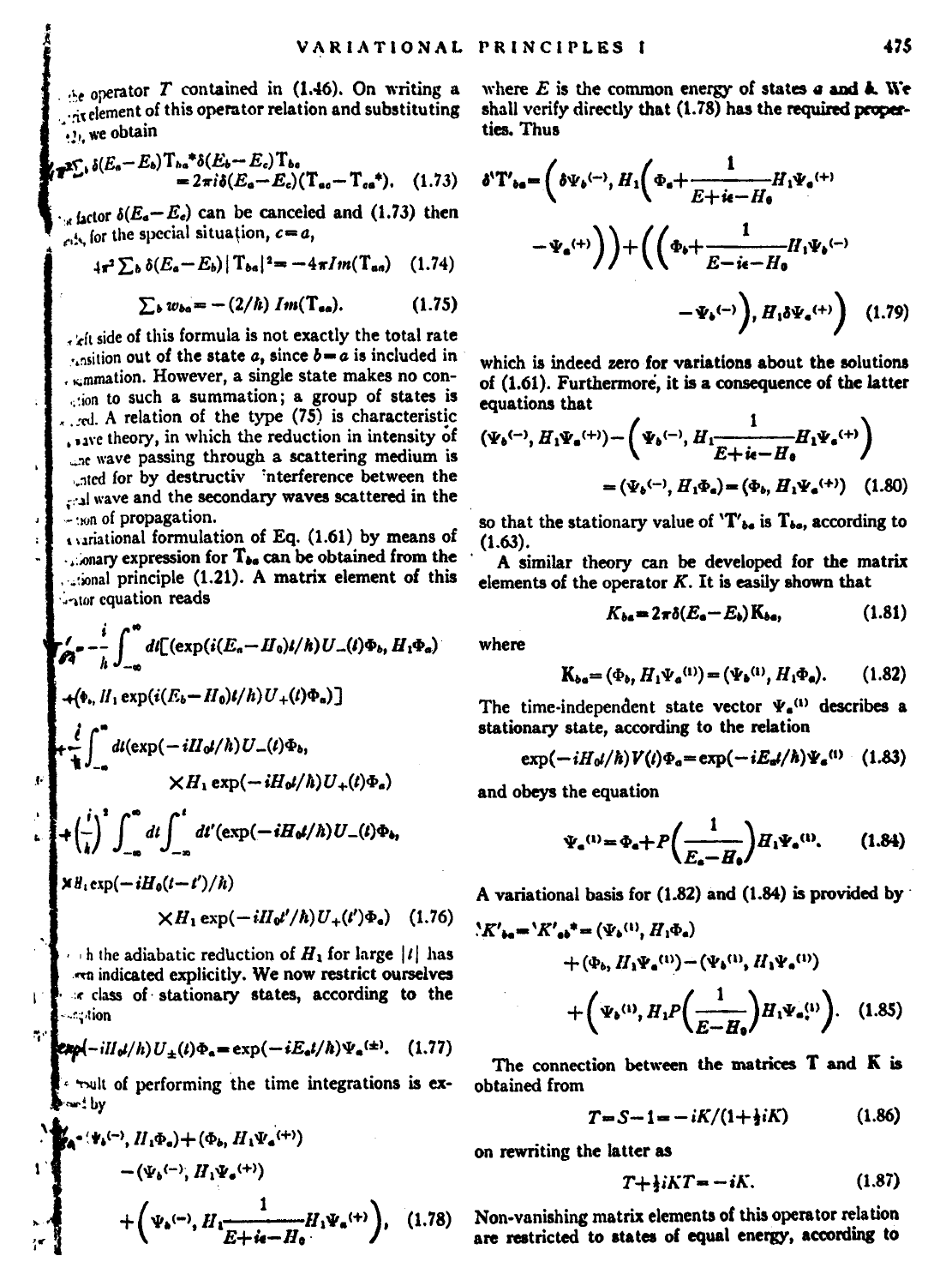$(1.62)$  and  $(1.81)$ , whence

$$
T_{ba} + i\pi \sum_{e} K_{bc} \delta(E_e - E) T_{ee} = K_{ba}, \qquad (1.88)
$$

where  $E$  is the common energy states  $a$  and  $b$ . An effective way to solve this equation is to construct the ejeenfunctions of K. which are defined by the eigenvalue equation

$$
\sum_{a} K_{ba} \delta(E_a - E) f_{aA} = K_A f_{bA}.
$$
 (1.89)

Since  $K$  is an Hermitian matrix, the eigenvalues  $K_A$ are real, the eigenfunctions  $f_{\bullet A}$  are orthogonal, and may be normalized according to

$$
\sum_{a} f_{aA}^* \delta(E_a - E) f_{aB} = \delta_{AB}.
$$
 (1.90)

The matrix elements of K can be exhibited in terms of the eigenfunctions and eigenvalues of K

$$
K_{ba} = \sum_{A} f_{ba} K_{A} f_{aa}.
$$
 (1.91)

Equation (1.88) for T will then be satisfied by

$$
T_{ba} = \sum_{A} f_{ba} T_{A} f_{aa}^{*}, \qquad (1.92)
$$

where  $\ddot{\phantom{a}}$ 

$$
T_A + i\pi K_A T_A = K_A \tag{1.93}
$$

$$
\mathbf{T}_t = \mathbf{K}_t / (1 + i \pi \mathbf{K}_t). \tag{1.94}
$$

This is only to say that  $T$  is a function of  $K$  and therefore possesses the same eigenfunctions, while its eigenvalues are determined by those of K. These eigenvalues can be conveniently expressed by introducing the real angles  $\delta_A$ , according to

$$
K_4 = -(1/\pi) \tan \delta_4 \tag{1.95}
$$

we that

$$
T_A = -(1/\pi) \sin \delta_A e^{i\theta_A}.
$$
 (1.96)

The resulting expression for the transition probability per unit time is

$$
w_{ba} = (2/\pi\hbar) \sum_{A} \sin \delta_{A} e^{i\theta_{A}} f_{bA} f_{aA}^* \left| \right. ^{3} \delta(E_{a} - E_{b}) \quad (1.97)
$$

and the total probability per unit time for transitions from a particular state is given by

$$
\sum_b w_{ba} = (2/\pi h) \sum_A \sin^2 \delta_A |f_{aA}|^2 \qquad (1.98)
$$

according to  $(1.97)$  or  $(1.75)$ . Finally, the sum of the total transition probability per unit time over all mitial states of the same energy is expressed by

$$
\sum_{b,a} w_{ba} \delta(E_a - E) = (2/\pi h) \sum_A \sin^2 \delta_A. \qquad (1.99)
$$

These results are generalizations of familiar formulas obtained in the conventional phase shift analysis of the scattering of a particle by a central field of force. In the latter situation, the eigenfunctions of K are evident from symmetry considerations, namely the invariance of K<sub>be</sub> under a simultaneous rotation of k<sub>e</sub> and k<sub>b</sub>, the

propagation vectors that define the initial and states. It may be inferred that the  $f_{\alpha A}$  are solharmonics, considered as a function of the angle. define the direction of k.

$$
f_{\alpha A} = C Y_i^m(\mathbf{k}_\alpha); \quad A = l, m, \quad (1)
$$

and that the eigenvalues of  $K$  depend only  $_{\text{tlim}}$ . order of the spherical harmonics, i.e.,  $\delta_A = \delta_L T_{bc}$ . stant  $C$  is fixed by the normalization convention tained in (1.90), which now reads.

$$
|C|^{\frac{1}{2}}\int Y_{i}^{-n}(k)Y_{i'}^{-n'}(k)\rho d\Omega=\delta_{ii'}\delta_{mn'},\quad (1)
$$

Here  $\rho d\Omega$  is the number of states, per unit energy n associated with motion within the solid angle do . occurs as a weight factor in a summation over a with equal energy, replacing the summation over states as restricted by the factor  $\delta(E_a - E)$ . Emi-

$$
\rho = \frac{p^2 d\rho}{8\pi^2 h^2 dE} = \frac{1}{8\pi^2 h} \frac{k^2}{v}, \qquad (1)
$$

if we consider a unit spatial volume. The secondin  $(1.102)$  expresses  $\rho$  in terms of the wave numand v. the speed of the particle. With spherici monics that are normalized on a unit sphere () requires that

$$
|C|^2 = 1/\rho = 8\pi^2 \hbar v/k^2. \qquad (1
$$

We may now compute from (1.97) the probable per unit time, that the particle is scattered fre direction of  $k_a$  into the solid angle  $d\Omega$  around the  $\epsilon$ tion of k.

$$
w = (2/\pi h) \sum_{i,m} \sin \delta_i e^{i\theta_i} |C|^2 Y_i^m(\mathbf{k}_b) Y_i^{m^*}(\mathbf{k}_a) |^2 \rho d\Omega
$$

We then obtain the well-known expression of the ferential cross section for scattering through an an

$$
d\sigma(\vartheta) = (1/k^2) \left[ \sum_i (2l+1) \sin \delta_i e^{i\theta_i} P_i(\cos \vartheta) \right] \, d\Omega \quad (1)
$$

on dividing  $w$  by  $v$ , which measures the flux of  $\mu$ particles, and employing the spherical harmoniction theorem.

$$
\sum_{n=-i}^{i} Y_i^{m}(\mathbf{k}_s) Y_i^{m*}(\mathbf{k}_s) = \left[ (2l+1)/4\pi \right] P_i(\cos\theta),
$$

where the Legendre polynomial  $P_i(\cos\theta)$  is a  $\pi$ of  $\vartheta$ , the angle between k, and k, The total so cross section is obtained from (1.98).

$$
\sigma = (2/\pi \hbar v) \sum_{l,m} \sin^2 \delta_l |C|^2 |Y_l^m(\mathbf{k}_a)|^2
$$
  
=  $(4\pi/\hbar^2) \sum_i (2l+1) \sin^2 \delta_i$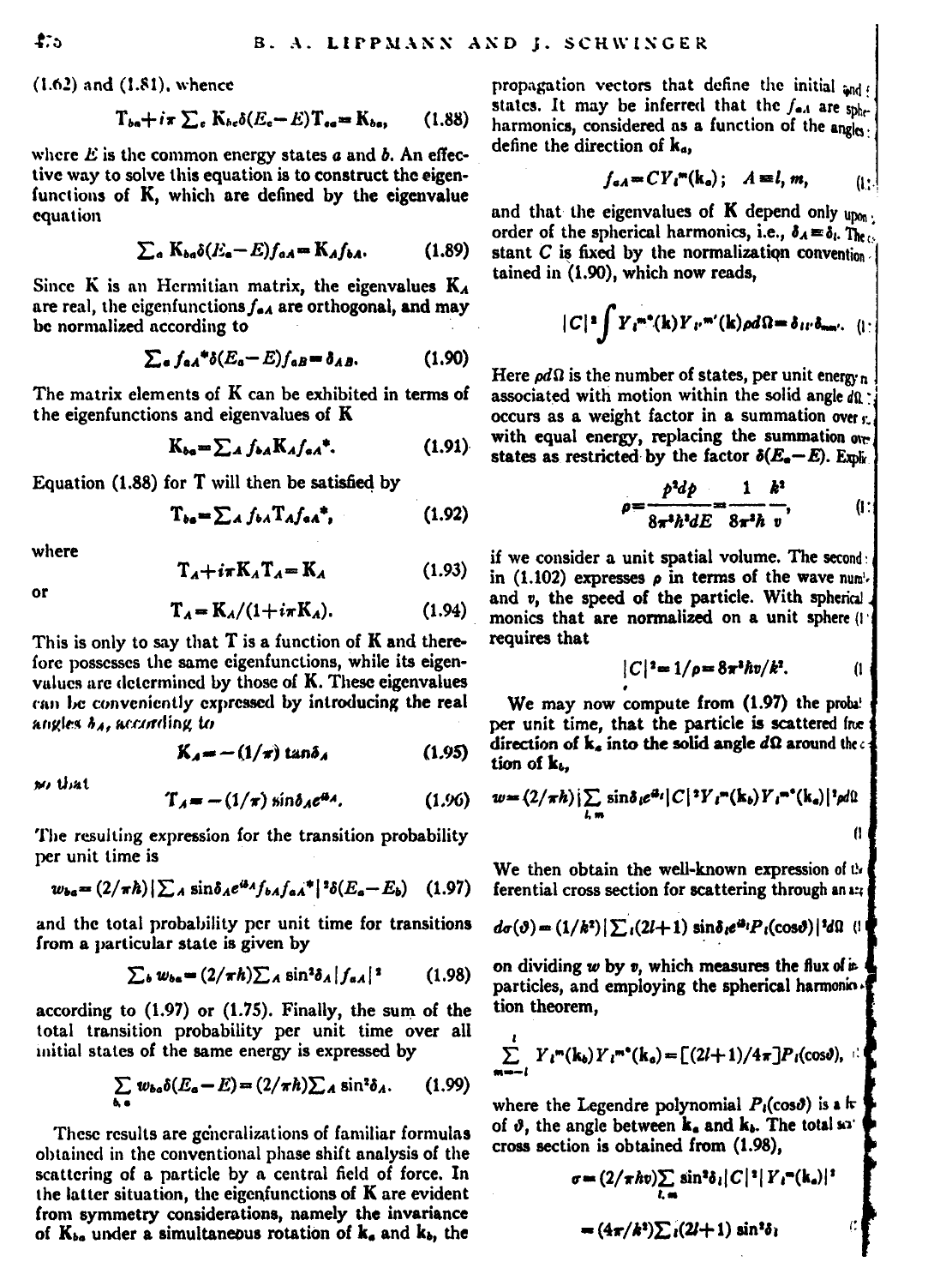rsequence of

r,

 $\ddot{\phantom{a}}$ 

tu.

 $\mathbf{r}_2$ 

 $\pi_{\theta}$  ,  $\overline{\Delta}_{\theta}$ ĵ.

 $\sigma$  .

 $\epsilon_{\rm B}$ 

$$
\sum_{n} |Y_i^{(n)}(k_n)|^2 = (2l+1)/4\pi. \tag{1.108}
$$

, the total cross section is independent of the edirection, the same result follows immediately  $-1.99$ 

 $r_1$ , consider finally, the variational formulation of possessing the general character of the scat-. In a central force field; namely, those in which  $\frac{1}{2}$   $\frac{1}{2}$   $\frac{1}{2}$   $\frac{1}{2}$   $\frac{1}{2}$   $\frac{1}{2}$   $\frac{1}{2}$   $\frac{1}{2}$   $\frac{1}{2}$   $\frac{1}{2}$   $\frac{1}{2}$   $\frac{1}{2}$   $\frac{1}{2}$   $\frac{1}{2}$   $\frac{1}{2}$   $\frac{1}{2}$   $\frac{1}{2}$   $\frac{1}{2}$   $\frac{1}{2}$   $\frac{1}{2}$   $\frac{1}{2}$   $\frac{1}{2}$  cations, and the basic question is to obtain the thes K<sub>4</sub>, or the phase angles  $\delta_A$ . For this purpose, ,  $\epsilon$  that the inverse of  $(1.91)$  is

$$
\int_{\mathbb{R}^2} f \mathfrak{g}^* \delta(E_b - E) \, K_{ba} f_{aA} \delta(E_a - E) = K_A \delta_{AB}.
$$
 (1.109)

... ducing the state vectors

$$
\sum_{\mathbf{a}} \Phi_{\mathbf{a}} f_{\mathbf{a}A} \delta(E_{\mathbf{a}} - E) = \Phi_A, \tag{1.110}
$$

$$
\sum_{\mathbf{a}} \Psi_{\mathbf{a}}^{(1)} f_{\mathbf{a}A} \delta(E_{\mathbf{a}} - E) = \Psi_A^{(1)}, \qquad (1.111)
$$

 $\mathbf{h}$ national principle (1.85) becomes

 $\sqrt{2}$  at  $\Phi$ <sub>4</sub>, or more exactly written  $\Phi$ <sub>4</sub>,  $\kappa$ , has the a orthogonality-normalization property:

$$
\begin{cases}\n\mathbf{A}_{\mathbf{a},\mathbf{c},\mathbf{b}}(\mathbf{c},\mathbf{c}) = \sum_{a} f_{a\mathbf{a}}^* \delta(E_a - E) f_{a\mathbf{a}} \delta(E_a - E') \\
= \delta(E - E') \sum_{a} f_{a\mathbf{a}}^* \delta(E_a - E) f_{a\mathbf{a}} \\
= \delta_{A\mathbf{a}} \delta(E - E')\n\end{cases} \tag{1.113}
$$

 $\cdot$ 4t the inverses of  $(1.110)$ ,  $(1.111)$  are

$$
\Phi_{\mathbf{q}} = \sum_{A} f_{\mathbf{q}A}^* \Phi_{A}, \quad \Psi_{\mathbf{q}}^{(1)} = \sum_{A} f_{\mathbf{q}A}^* \Psi_{A}^{(1)} \quad (1.114)
$$

chare expansions of these state vectors in eigenden af K.

#### **ITTRON SCATTERING BY A BOUND PROTON**

. . application of the variational methods disat a the first section, we consider the scattering of retrons by a proton bound in an otherwise inert  $\mathfrak{a}$  of ... If the momentum associated with the center sty of the whole system is assumed to be zero. յու 4 enturbed Hamiltonian consists of two parts, one  $x^{(i)}$  +  $\pm x$  the relative motion of the neutron and the at center of gravity, the other being the Hamil- $\cdot$  4 the internal molecular motion.

$$
H_0 = (p_n^2/2\mu) + H_m. \tag{2.1}
$$

 $\mu = AM/(A+1)$  $(2.2)$ 

is the reduced mass for relative motion of the neutron and molecule, while A is the molecular mass in units of M, the mass of the neutron. The perturbation is the neutron-proton interaction energy.

$$
H_1 = \Gamma(r, -r_p) \tag{2.3}
$$

which also depends upon the spin operators of neutron and proton,  $\sigma$ , and  $\sigma$ . The simplifying feature in this problem arises from the short range and large magnitude of the nuclear potential contrasted with the long range. weak molecular forces. The variational principle (1.78) requires a knowledge of the wave function representing the state vector only within the region of nuclear interaction, where the molecular force on the proton is negligible. Thus, the basic problem is the scattering of a neutron by a free proton, with essentially zero energy of relative motion. We therefore first consider some properties of the latter system.

The unperturbed Hamiltonian for a neutron and a free proton, in the system in which the center of gravity is at rest, is

$$
3C_0 = p^2/M, \tag{2.4}
$$

where p is the relative momentum of the particles. If we temporarily omit the spin coordinates, the wave function  $\omega$ , representing the unperturbed state vector  $\Phi$ . is simply a constant in the limit of zero energy. This constant can be chosen as unity, corresponding to a unit spatial volume. The wave function representing the state vectors  $\Psi_a^{(+)}$  and  $\Psi_a^{(-)}$  will be denoted by  $\psi(r)$ . There is no distinction between outgoing and incoming waves in the limit of zero energy. Since the scattering is necessarily isotropic,  $T_{ba}$  is simply a constant, denoted by t. According to (1.63), t is given by

$$
= (\varphi, V\psi) = \int V(\mathbf{r})\psi(\mathbf{r})d\mathbf{r}, \qquad (2.5)
$$

where  $\psi$  obeys the integral equation (1.61).

$$
\psi + (1/3C_0)V\psi = \varphi. \tag{2.6}
$$

The connection between  $t$  and the  $S$  phase shift is obtained from (1.92) and (1.96),

$$
t = -|f|^2ka/\pi, \qquad (2.7)
$$

in which we have employed the zero energy limiting form.

$$
\sin\delta \to ka; \quad k \to 0 \tag{2.8}
$$

thereby introducing the scattering amplitude a. The constant  $f$  is fixed by the normalization condition  $(1.90)$ ,

$$
|f|^2 4\pi \rho = 1 \tag{2.9}
$$

where, (1.102).

$$
4\pi\rho = k^2/2\pi^2\hbar v = kM/4\pi^2\hbar^2. \tag{2.10}
$$

The second form of (2.10) follows from  $hk = \frac{1}{2}Mr$ , the relation between the relative momentum and the relative velocity, Finally,

$$
t = -4\pi\hbar^2 a/M. \tag{2.11}
$$

n.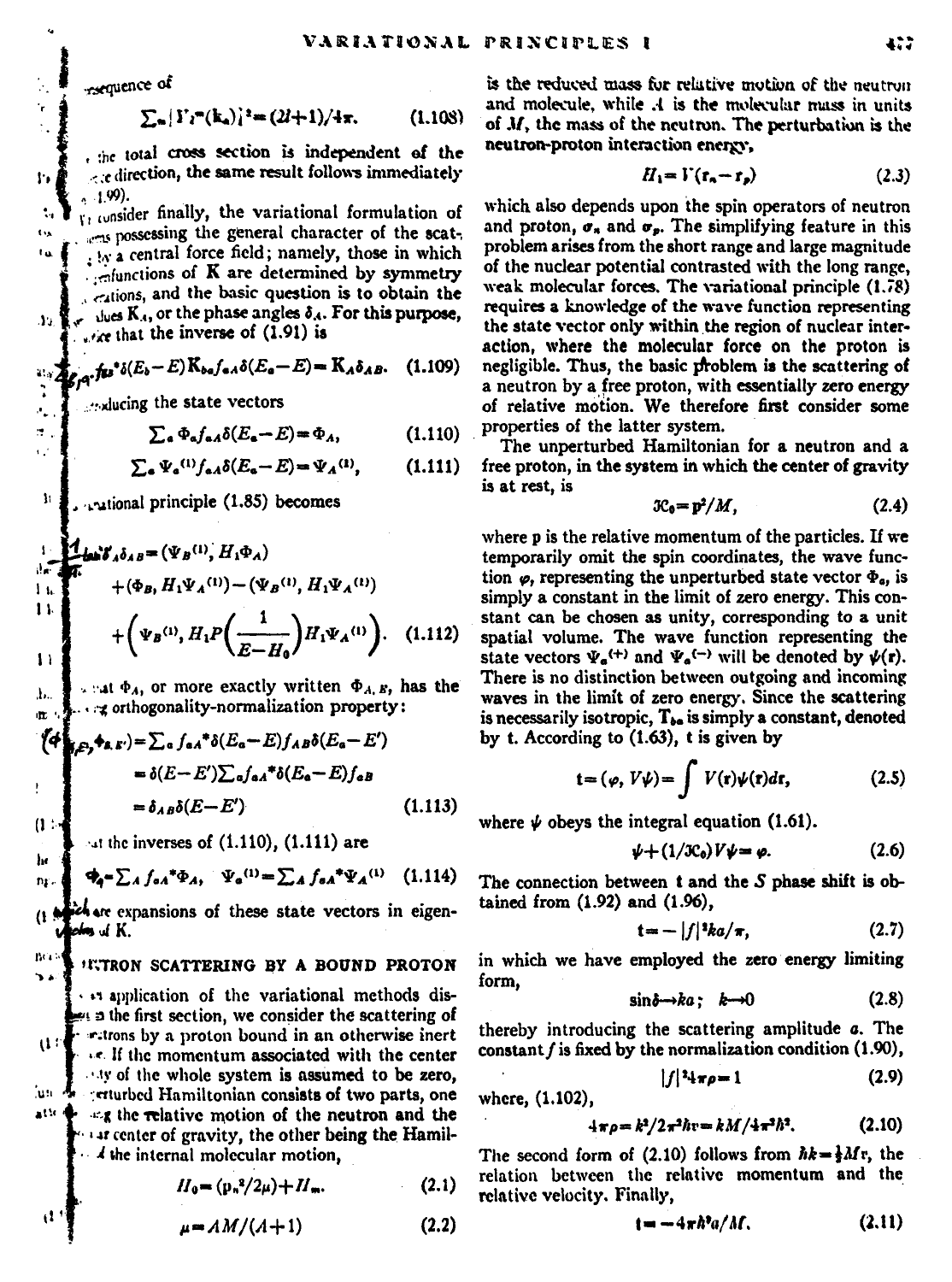If the neutron-proton interaction operator is spindependent, t must be replaced by a matrix in the spin quantum numbers. The eigenfunctions of this spin matrix are those of the triplet and singlet states of resultant spin angular momentum. The associated cigenvalues of t are related to the triplet and singlet scattering amplitudes,

$$
t_{1.0} = -4\pi h^2 a_{1.0} / M. \tag{2.12}
$$

As in (1.92), the matrix t can be constructed as a linear combination of its cigenvalues, multiplied by coefficients which are the matrix elements of projection operators for the corresponding eigenvalues. The projection operators for the triplet and singlet states are well known to be

$$
P_1 = \frac{1}{4}(3+\sigma_n \cdot \sigma_p); \quad P_0 = \frac{1}{4}(1-\sigma_n \cdot \sigma_p). \tag{2.13}
$$

Hence, to include spin dependent interactions it is sufficient to regard t in (2.11) as a spin operator, with

$$
a = a_1 P_1 + a_0 P_0 = \frac{1}{4} (3a_1 + a_0) + \frac{1}{4} (a_1 - a_0) \sigma_n \cdot \sigma_p. \quad (2.14)
$$

We shall now perform an approximate but highly accurate evaluation of T<sub>be</sub>, which describes the scattering of a neutron by a bound proton. For this purpose.  $(1.78)$  is written

$$
\begin{split} \mathbf{T}_{\mathbf{ta}} &= \left(\Psi_{\mathbf{s}}{}^{\left(-\right)}, V\Phi_{\mathbf{s}}\right) + \left(\Phi_{\mathbf{s}}, V\Psi_{\mathbf{s}}{}^{\left(+\right)}\right) \\ &= \left(\Psi_{\mathbf{s}}{}^{\left(-\right)}, V\Psi_{\mathbf{s}}{}^{\left(+\right)}\right) - \left(\Psi_{\mathbf{s}}{}^{\left(-\right)}, V\frac{1}{2c}V\Psi_{\mathbf{s}}{}^{\left(+\right)}\right) \\ &+ \left(\Psi_{\mathbf{s}}{}^{\left(-\right)}, V\left(\frac{1}{E + i\epsilon - H_{\mathbf{s}}}\frac{1}{3c_{\mathbf{s}}}\right)V\Psi_{\mathbf{s}}{}^{\left(+\right)}\right), \quad (2.15) \end{split}
$$

In treating the spin dependent interactions, it is convenient to suppress spin functions and thus regard  $T_{ba}$ as a spin operator. The first approximation to be introduced concerns the wave function representing the state vector  $\Phi_a$ , say  $\Phi_a(\mathbf{r}_n, \cdot)$ . Here  $\mathbf{r}_n$  is the neutron coordinate relative to the molecular center of gravity. while r symbolizes the set of internal molecular coordinates, including  $r_{\rm m}$ , the proton position vector relative to the molecular center of gravity. This wave function. describing the independent motion of the neutron and molecule, will have the form

$$
\Phi_{\alpha}(\mathbf{r}_{n}, \mathbf{r}) = \exp(i\mathbf{k}_{\alpha} \cdot \mathbf{r}_{n}) \cdot \chi_{\alpha}(\mathbf{r}) \tag{2.16}
$$

in which  $x_n(t)$  is an internal molecular wave function. Now  $\Phi_a(\mathbf{r}_n, \mathbf{r})$  in (2.15), only occurs multiplied by the short range nuclear potential  $V(r - r_*)$ . We shall therefore replace  $\Phi_1(r_-, r)$  by

$$
\Phi_a(\mathbf{r}_p, \mathbf{r}) = F_a(\mathbf{r}).\tag{2.17}
$$

The error thereby incurred is of the order  $(kr_0)^2$ , where re is a measure of the nuclear force range. Since the influence of molecular binding is only of interest for slow neutrons.  $(kr_0)^2$  10<sup>-4</sup>, and we need not introduce a correction to compensate for this replacement.

A second approximation involves the last  $L$ (2.15), which is small in comparison with the terms, since molecular energies are negligible a parison with the practically equal kinetic energies. neutron and proton during the nuclear inten process. If we initially ignore the last term of (2): latter reads

$$
{}^{V}\Gamma'_{ba} = (\Psi_b \langle \neg \rangle, V F_a) + (F_b, V \Psi_a \langle \neg \rangle) - (\Psi_b \langle \neg \rangle, V \Psi_a \langle \neg \rangle) - \left( \Psi_b \langle \neg \rangle, V \frac{1}{3C_0} V \Psi_a \langle \neg \rangle \right) .
$$

The condition that 'T'<sub>be</sub> be stationary is that satisfy the relation

$$
V_a^{(\pm)} + (1/3C_0)V\Psi_a^{(\pm)} = F_a(r).
$$

On comparison with (2.6), it is evident that

$$
V_{\mathbf{a}}^{(\pm)} = \psi(\mathbf{r}_{\mathbf{a}} - \mathbf{r}_{\mathbf{p}})F_{\mathbf{a}}(\mathbf{r})
$$

and the stationary value of 'T'<sub>be</sub>, an approximate the correct T<sub>ba</sub>, is given by

$$
T_{ba}\sim (F_b, V\Psi_a^{(+)})=(F_b, V\Psi F_a)
$$

$$
= t \int F_b^*(\mathbf{r}) F_a(\mathbf{r}) d\mathbf{r}
$$

according to (2.5). This result,

$$
T_{bs} \simeq -\frac{4\pi h^2}{M} a \int \exp[i(k_a - k_b) \cdot r_p] \cdot \times x_b^*(r) x_s(r) dr
$$

is the Fermi approximation.

To include the last term in (2.15), we observe may be written, in terms of wave functions as

$$
\int \Psi_4 \longleftrightarrow^* (\mathbf{r}_n, \mathbf{r}) V(\mathbf{r}_n - \mathbf{r}_p) \times \left( \mathbf{r}_n, \mathbf{r} \left| \frac{1}{E + i\epsilon - H_4}, \frac{1}{\mathcal{X}_6} \right| \mathbf{r}_n', \mathbf{r}' \right) V(\mathbf{r}_n' - \mathbf{r}_i') \times \Psi_4 \leftrightarrow (\mathbf{r}_n', \mathbf{r}) d\mathbf{r}_n d\mathbf{r} d_n' d\epsilon.
$$

We shall again introduce an approximation exploits the short range of  $V$  in comparison molecular dimensions, namely, the replacement of by

$$
\int \Psi_{b}^{(-)*}(\mathbf{r}_{n}, t) V(\mathbf{r}_{n} - \mathbf{r}_{p}) K^{(+)}(\mathbf{r}, t') V(\mathbf{r}_{n}^{\prime} - \mathbf{r}_{p}^{\prime})
$$
\n
$$
\times \Psi_{a}^{(+)}(\mathbf{r}_{n}^{\prime}, t') d\mathbf{r}_{n} d\mathbf{r} d\mathbf{r}_{n}^{\prime} d\ell,
$$
\nwhere

$$
K^{(\pm)}(\mathbf{r},\mathbf{r}') = \left(\mathbf{r}_p,\mathbf{r} \middle| \frac{1}{E \pm i\epsilon - H_0} + \frac{1}{3\epsilon_0} \middle| \mathbf{r}_p',\mathbf{r}'\right).
$$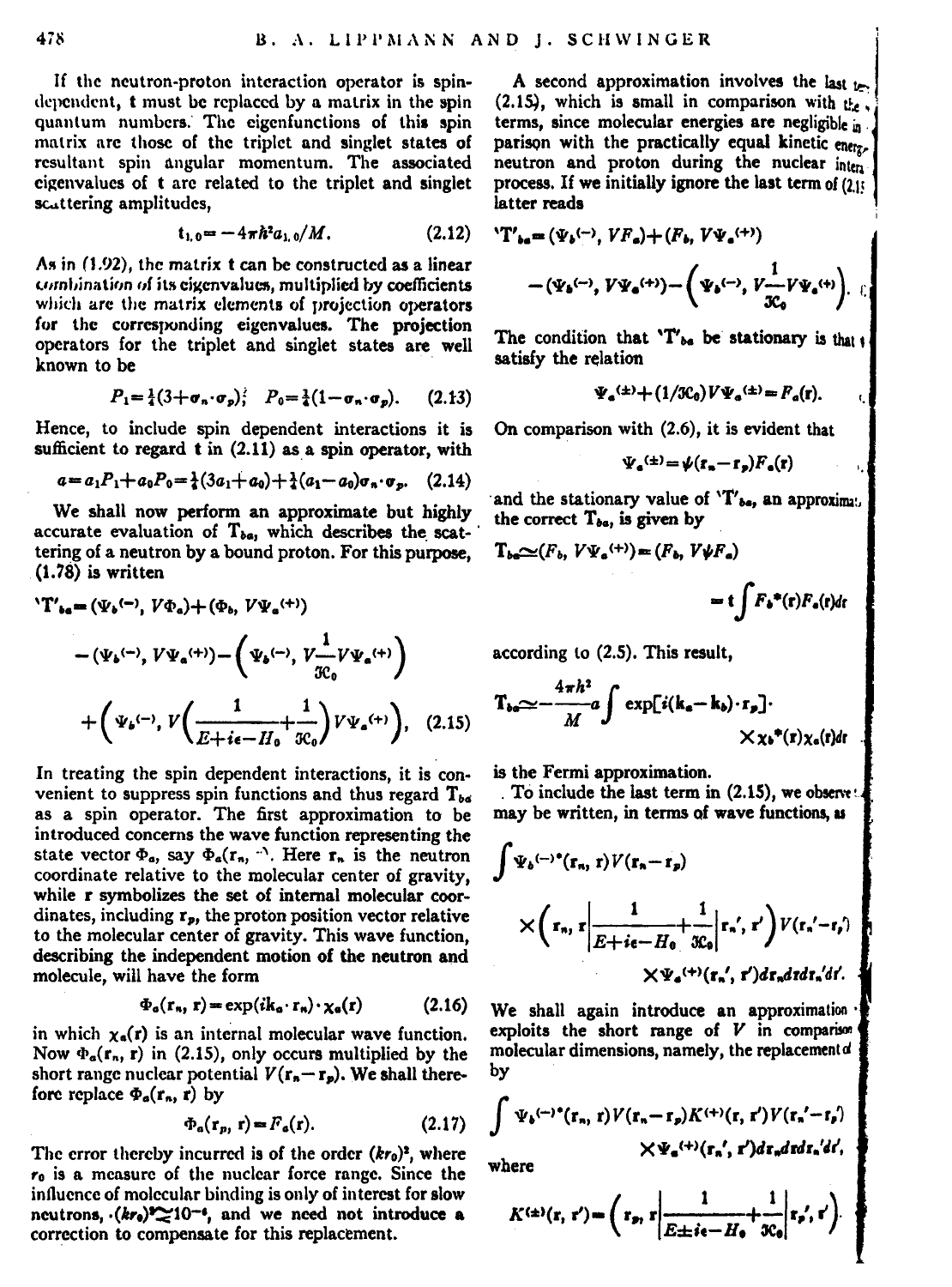conditions that 'T' a be stationary are then exresed by

$$
\sum_{\mathcal{R}_4} v + \frac{1}{3C_4} \nabla \cdot \mathbf{F}_a(x) = F_a(\mathbf{r}) + \int K^{(\pm)}(\mathbf{r}, \mathbf{r}') \cdot K^{(\pm)}(\mathbf{r}, \mathbf{r}') d\mathbf{r}_a/d\mathbf{r}' \quad (2.26)
$$

 $_{c, \text{th}}$ , in virtue of (2.5) and (2.6), imply that

$$
\Psi_a^{(\pm)} = \psi(\mathbf{r}_a - \mathbf{r}_p) G_a^{(\pm)}(\mathbf{r}) \tag{2.27}
$$

 $...$   $C_{n}(t)(t)$  obeys the integral equation

$$
\mathcal{G}_{e}^{(x)}(r) - t \int K^{(\pm)}(r, r') G_{e}^{(\pm)}(r') dr' = F_{e}(r). \quad (2.28)
$$

is a generalization of the integral equation obtained - Breit.

The stationary value of 'T'<sub>be</sub> is given by

$$
T_{bs} \simeq (F_b, V\Psi_a^{(+)}) = t \int F_b^*(r) G_a^{(+)}(r) dr. \quad (2.29)
$$

 $\cdot$  integral equation for  $G_a^{(+)}(r)$  can be solved by sucsay obstitutions.

$$
\begin{aligned} \mathcal{E}_{\alpha}^{(m)}(r) &= F_{\alpha}(r) + t \int K^{(+)}(r, r')F_{\alpha}(r') dr' \\ &+ t^2 \int K^{(+)}(r, r')K^{(+)}(r', r'') \\ & \times F_{\alpha}(r'') dr' dr'' + \cdots, \end{aligned} \tag{2.30}
$$

 $\ldots$  is evidently a power series expansion in  $a/l$ . . et l is a characteristic molecular dimension. Since ... 10<sup>-3</sup>, the series converges rapidly and it is quite Signt to retain only the first term beyond  $F_n(r)$  to an accurate estimate of the correction to Fermi's . eximation. Therefore,

$$
\mathcal{L}_{\bullet} \sim i \int F_{\bullet}^{\bullet}(r) F_{\bullet}(r) dr + t^2 \int F_{\bullet}^{\bullet}(r) K^{(+)}(r, r') F_{\bullet}(r')
$$
  
×drdr'. (2.31)

 $\mathcal{F}_{\mathbf{z}}$  construct  $K^{(+)}(\mathbf{r}, \mathbf{r}')$ , we observe that

 $\frac{1}{\kappa + i\epsilon - H}$   $\left(\kappa, r'\right)$  $=\sum_{i} \Phi_{i}(r_{n}, r) \frac{1}{E + i\epsilon - E} \Phi_{i}^{*}(r_{n}, r')$  $\begin{split} = & \sum_{\gamma} \int \frac{d\mathbf{k}}{(2\pi)^4} \exp(i\mathbf{k}\cdot\mathbf{r}_n) \cdot \chi_{\gamma}(\mathbf{r}) \\ & \times \frac{1}{E+i\epsilon - \left(h^2 k^2/2\mu\right) - W_{\gamma}} \end{split}$  $\times$ exp( $-i\mathbf{k}\cdot\mathbf{r}_n$ ') $\mathbf{x}\cdot^*(\mathbf{r}')$ . (2.32) In the second version, the summation over the states of the system molecule plus free neutron is explicitly performed over the independent states of the molecule and of the neutron. For the evaluation of the corresponding matrix element of 1/3Co, it must be realized that the latter operator refers to the relative motion of neutron and proton only. Thus

$$
\left(\mathbf{r}_n \cdot \mathbf{r} \bigg| \frac{1}{3C_0} \bigg| \mathbf{r}_n \cdot \mathbf{r}'\right) = \int \frac{d\mathbf{k}}{(2\pi)^3} \exp(i\mathbf{k} \cdot (\mathbf{r}_n - \mathbf{r}_p) \left(\frac{M}{\hbar^3 \hbar^3}\right)
$$

$$
\times \exp(i\mathbf{k} \cdot (\mathbf{r}_n' - \mathbf{r}_p'))
$$

$$
\times \delta \left(\frac{\mathbf{r}_n + \mathbf{r}_p}{2} - \frac{\mathbf{r}_n' + \mathbf{r}_p'}{2}\right) \delta(\mathbf{s} - \mathbf{s}'), \quad (2.33)
$$

where a symbolizes the set of internal molecular coordinates, omitting r<sub>n</sub>. We are actually interested in (2.33) as  $r_n \rightarrow r_p$  and  $r_n' \rightarrow r_p'$ . In this limit,  $\delta(r_n + r_p/2)$  $-r_n'+r_p'/2$ ) becomes  $\delta(r_p-r_p')$  and we may employ the completeness relation for the molecular eigenfunctions.

$$
\delta(\mathbf{r}_p - \mathbf{r}_p')\delta(\mathbf{s} - \mathbf{s}') = \delta(\mathbf{r} - \mathbf{r}') = \sum_{\gamma} \chi_{\gamma}(\mathbf{r})\chi_{\gamma}^{\bullet}(\mathbf{r}'). \quad (2.34)
$$

One can now combine (2.32) and (2.33) to form

$$
K^{(+)}(\mathbf{r}, \mathbf{r}') = \sum_{\mathbf{v}} \int \frac{d\mathbf{k}}{(2\pi)^3} \exp(i\mathbf{k} \cdot \mathbf{r}_s) \chi_{\mathbf{v}}(\mathbf{r})
$$

$$
\times \left[ \frac{1}{E + i\mathbf{e} - (h^2 h^2 / 2\mu) - W_{\mathbf{v}} + \mu^2 (h^2 h^2 / M)} \right]
$$

$$
\times \exp(-i\mathbf{k} \cdot \mathbf{r}_s) \chi_{\mathbf{v}}^{-\mathbf{v}}(\mathbf{r}')
$$

$$
= \frac{M}{h^2} \sum_{\mathbf{k}} \int \frac{d\mathbf{k}}{(2\pi)^3} \exp(i\mathbf{k} \cdot (\mathbf{r}_s - \mathbf{r}_s')
$$

$$
\times \left[\frac{2\mu/M}{k_{\tau}+i\eta-k^2}+\frac{1}{k^2}\right] \chi_{\tau}(\mathbf{r})\chi_{\tau}^{\ \ \mathbf{r}}(\mathbf{r}'). \quad (2.35)
$$

Here

$$
k_{\gamma}^{2} = (2\mu/h^2)(E - W_{\gamma})
$$
 (2.36)

and  $\eta = (2\mu/\hbar^2)\epsilon$ . The k integration in (2.35) involves the well-known integrals

$$
\int \frac{dk \exp(ik \cdot (\mathbf{r}_p - \mathbf{r}_p'))}{(2\pi)^3} = \frac{\exp(ik_1|\mathbf{r}_p - \mathbf{r}_p'|)}{k^3 - k_1^2 - k_2^2 - k_1^2} \tag{2.37}
$$

and

$$
\int \frac{d\mathbf{k}}{(2\pi)^3} \frac{\exp(i\mathbf{k} \cdot (\mathbf{r}_p - \mathbf{r}_p'))}{k^3} = \frac{1}{4\pi |\mathbf{r}_p - \mathbf{r}_p'|}, \quad (2.38)
$$